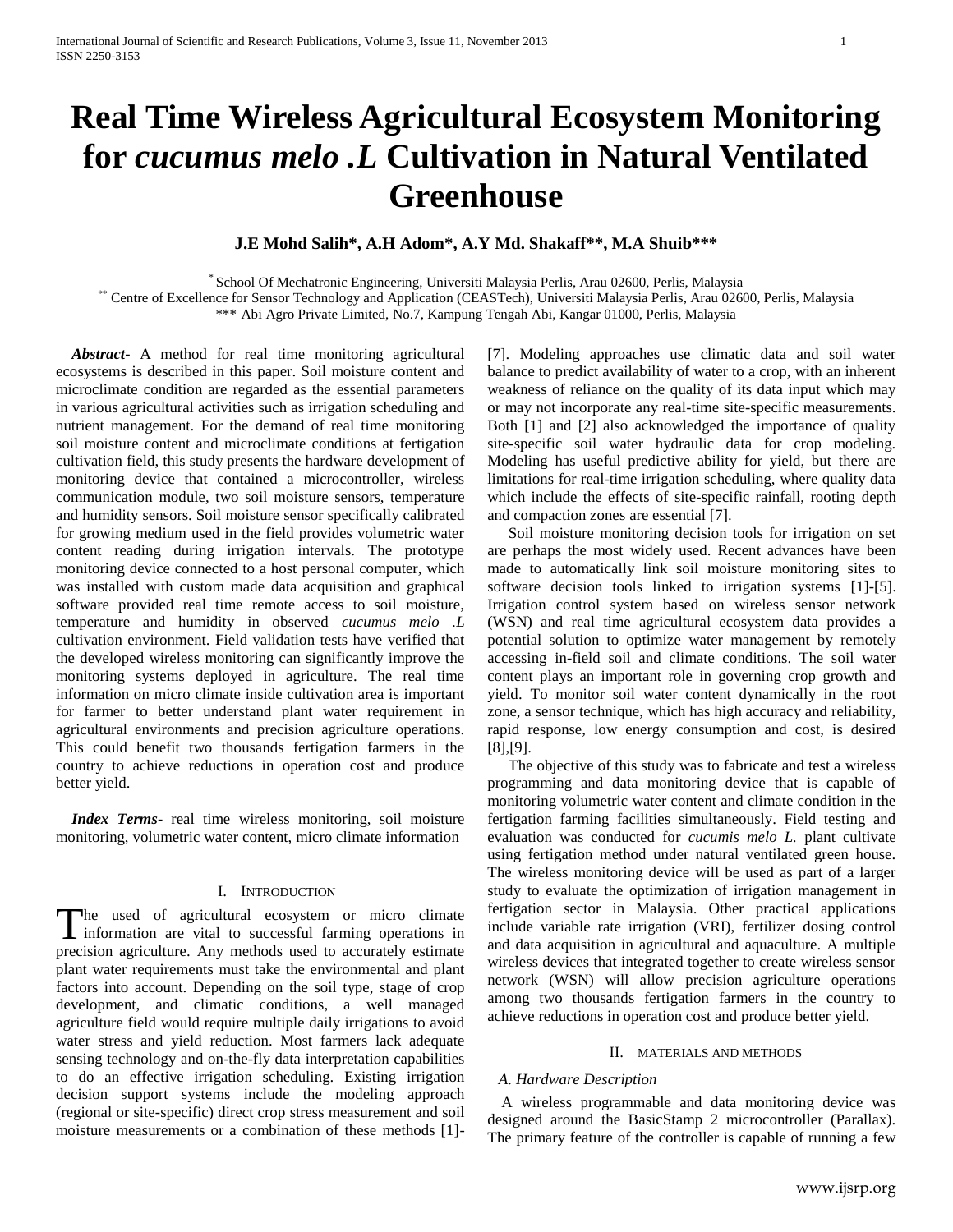thousand instructions per second and was programmed with simplified but customized form of Basic programming language [10]. Besides BasicStamp2 microcontroller, the other components includes flashfly wireless programming module (BlueWolf) with XBee Pro S1 wireless module (Digi) and 433 Mhz Radio frequency (RF) transceiver (Parallax). Figure 1 shows the electronic layout of entire system arranged in printed circuit board (Figure 2). The developed device main printed circuit board was designed so that all wireless components can be stacked on top of each other, minimizing the dimension of the main board to 60 mm in length and 55 mm in width. The microcontroller was assembled on top of the USB Stamp adapter board which interfaced with flashfly transceiver module.



Figure 1: Layout of the electronic system for designed device



Figure 2: Electronic hardware assembly on printed circuit board

The flashfly system consists of base transceiver module and remote transceiver module. XBee Pro S1 wireless module act as wireless bridge between these two modules. Flashfly system allows wireless downloading of a program, and hence eliminates the tedious task of having to connect the system fixed platform to a computer before any programming changes can be made. This advantage and user friendly method plays a vital role during sensor calibration operations during field test validation. An 8-bit serial input/output analogue to digital converter with multiplexer (ADC0838) used to read voltage level from every sensor and

send the digital values to the microcontroller for signal conditioning and unit conversion for real-time data monitoring. A 433MHz RF transceiver communicate with other wireless monitoring devices across fertigation farming area. All electronic components were assembled inside a weatherproof box. Air temperature and humidity sensors were position at the front of the electronic box to permit air exchange, and the light sensor is located on top of the electronics box. The whole unit is very compact and can be moved or installed anywhere inside the fertigation field without the need for any wiring. Power is provided by solar power system which consists of rechargeable lithium ion batteries (12V, 3800mAh), solar charge controller circuit and 1 watt solar panel. The battery is recharged by 1 watt solar panel that provides energy during daylight operation. Data is sent wirelessly to a host PC located up to 1000 meters in line of sight distance. It was a critical requirement that the device consume as little power as possible. Power consumption is minimized by putting the device into "sleep" mode between data transmissions.

The sensor nodes are provided with several integrated sensors. Temperature sensor, LM35DZ (Texas Instruments) and humidity sensor HSM20-G (Shenzen Mingjiada Electronics) provide reading for air temperature and relative humidity inside the test area [11]. Both temperature and humidity readings provides a voltage output proportional to the temperature  $({}^{\circ}C)$ and ambient humidity (%) and are read by the ADC0838. To achieve an acceptable accuracy of wireless monitoring system prototype, temperature and humidity sensor were calibrated using wireless weather station WS-2810 (La Crosse Technology). In this calibration procedure, raw sensor readings (i.e sensor output voltage) from sensors were fine tuned and conditioned using microcontroller program into corresponding temperature in °C and percentage of relative humidity. Plastic package CdS photocells, NORPS-12 (Silonex Incorporated) monitors the incident light intensity for day rollover and trigger the monitoring device in sleep mode for power saving [12]. An increase in light above the "night" threshold indicates that a new day has dawned. External soils moisture sensors are attached to the system to provide volumetric water content (VWC) of the soil. Advantages of soil moisture monitoring include determining soil moisture depletion, adequacy of irrigation wetting, patterns of soil moisture extraction due to root uptake of water and trends in soil with time during the irrigation season [13]. Soil moisture is determined using a specialized sensor VH400 manufactured by Vegetronix. The VH400 is a low low-power and robust soil moisture sensor. The sensor probe provides a linear voltage signal proportional to soil moisture by measures the dielectric constant of the soil using transmission line techniques [14]. The probe is insensitive to water salinity, and will not corrode over time as conductivity based probes do. The volumetric water content for coconut coir dust, growing medium used in field, was conducted inside the laboratory. Coconut coir dust or commercially known as coco peat is an agricultural by-product obtained after the extraction of fiber from the coconut husk [15]. As a growing medium, coco peat can be used to produce a number of crop species with acceptable quality in the tropics [16]. Coco peat is considered as a good growing media component with acceptable pH, electrical conductivity and other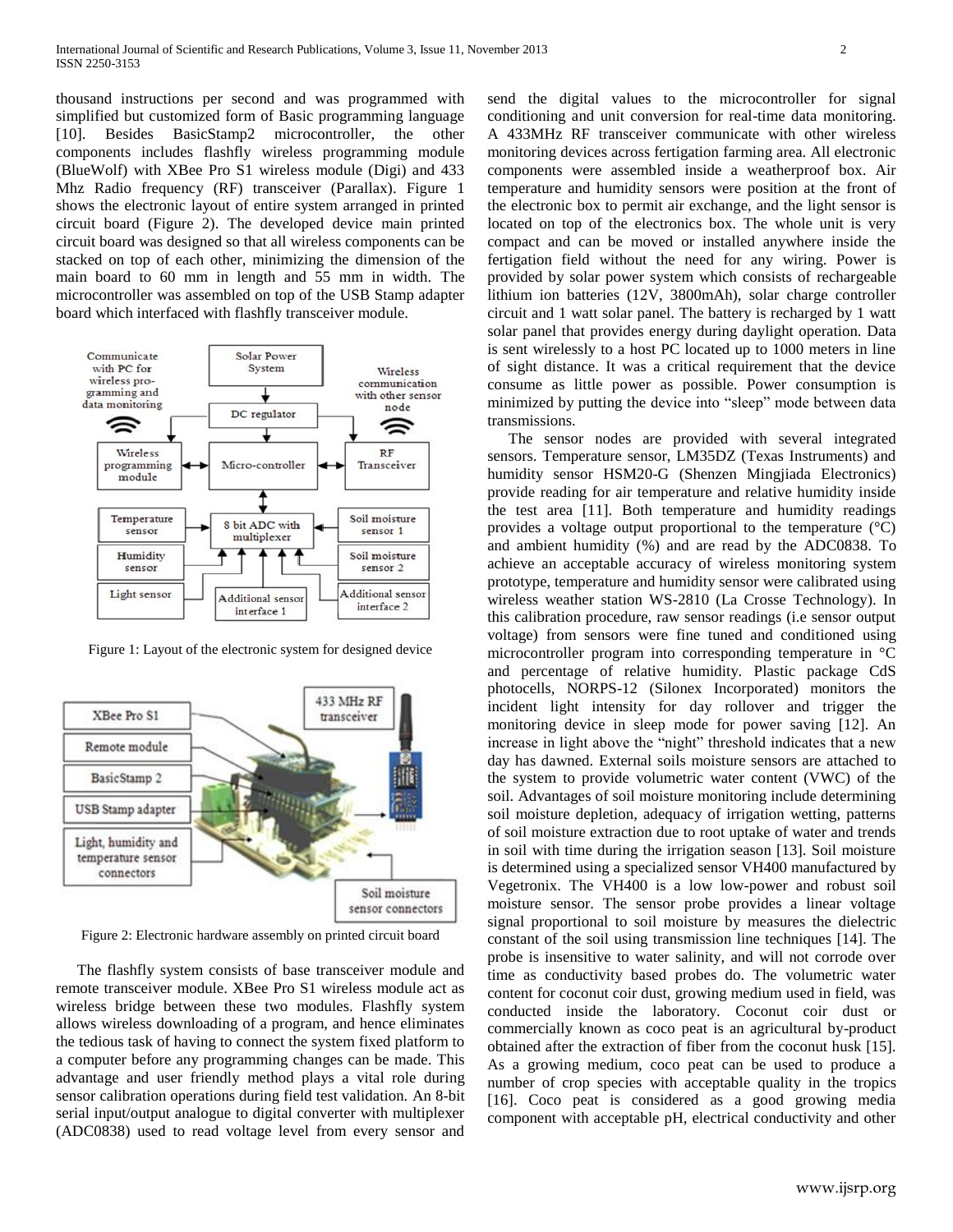chemical attributes [15]. The VWC is defined as the volume of water per volume of bulk soil [17].

$$
\theta = Vw/Vt \tag{1}
$$

Eq.1 is shows the calculation of volumetric water content, θ ( $cm<sup>3</sup>/cm<sup>3</sup>$ ). *Vw* is the volume of water ( $cm<sup>3</sup>$ ) and *Vt* is the total volume of bulk soil sample (cm<sup>3</sup>). Using soil sampler and water lost from soil during oven drying, Eq.2 and Eq.3 shows the calculation for volume of water, *Vw*.

$$
mw = mwet - mdry
$$
 (2)

$$
Vw = Mw/\rho w \tag{3}
$$

Where *mw* is the mass of water, *mwet* is the mass of moist soil (g), *mdry* is the mass of the dry soil, and *ρw* is the density of water  $(1g/cm<sup>3</sup>)$ . In addition to the volumetric water content, the bulk density of the soil sample can also be calculated using Eq.4. Bulk density,  $\rho b$  is defined as the density of dry soil (g/cm<sup>3</sup>).

$$
\rho b = m \, \text{dry} / \text{V} \, \text{solid} \tag{4}
$$

The output of the VH400 sensors range is between 0 V to 2.98V where 0V is when sensors are inserted in dry soil and 2.98V when inserted in the water or soil has reach maximum water holding capacity. Eq.5 to represent relationship between sensor output (*Vout*) in Volt and 8-bit ADC value.

$$
ADC = Vout / (0.0195)
$$
 (5)

## *B. Embedded Control*

The embedded control for the wireless monitoring device is written using software called BasicStamp Editor. The micro controller will perform on board sensor signal conditioning, data acquisition and communication with the host PC. The program flow chart for wireless monitoring device is given in Figure 3. Each subroutine for every sensor will read 20 sensor readings and calculate the average of 8-bit ADC value in decimal number. This is to filter and eliminate small signal fluctuations in between sensor readings. The program execution time for one cycle is 7 seconds. With 53 seconds in sleep mode, the wireless monitoring device will send data to the PC every one minute. The device will remain in sleep mode when light sensor reaches the dark threshold value to minimize power consumption.

## *C. Monitoring Software Description*

To ensure reliable communications, the host PC is responsible for time stamping data and ensuring that wireless monitoring device is functioning correctly. Data of asynchronous 9600 baud, no parity, 8 data bits, 1 stop bit and inverted polarity that contain decimal value of air temperature, humidity and VCW for two sensors sent from wireless monitoring device to based station receiver. The base station receiver decoded the message and then sends over the USB interface to the host PC. In this application, custom made monitoring and control template using StampPlot Pro software (SelmaWare Solution) was used for data acquisition and graphical plotting for incoming data. The sample screenshots

for the data acquisition and graphical plotting for incoming data from wireless sensor node are shown in Figure 4.



Figure 3: Program flowchart for wireless monitoring device



Figure 4: Screenshots for data acquisition and graphical plotting

## *D. Data Monitoring Testing and Validation*

 The field test experiment was conducted in fertigation facilities of Abi Agro Private Limited in near the town of Kangar, Perlis, Malaysia (6.47°N, 100.2°E, 15 m altitude), over a 3-week period ( $18<sup>th</sup>$  May to  $6<sup>th</sup>$  June, 2013). There were 20 units of natural ventilated greenhouse with a dimension of 60 feet in length and 10 feet in width each. 2000 units of *cucumis melo L.*or locally known as rock melon were cultivated from  $15<sup>th</sup>$  April till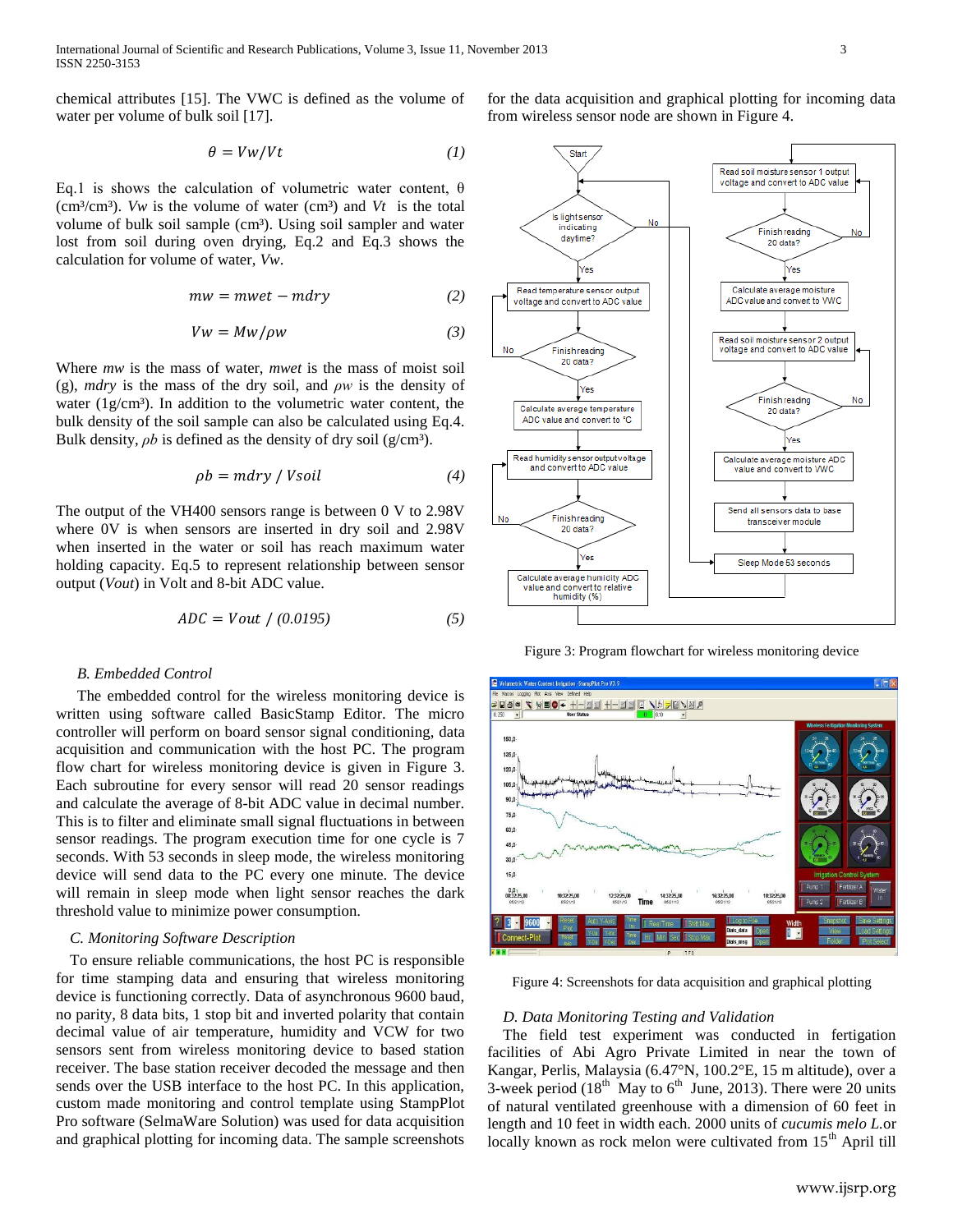the end of July, 2013 during the 10-week melon seasons. Figure 5 shows the rock melon plan during farming period on the test side. Rock melon is a suitable plant example planted using fertigation system in Malaysia because it was a high return and short period of growth. For rock melon grown in closed fertigation systems, desired EC is between 1.6 dS/m to 3.8 dS/m with growth period between 70 to 80 days [18]. The amount of nutrient delivered range from 500ml to 2000ml per day according to plant growth stage. Small amounts of fertilizer are used in the early stage of cultivation. Dosage is increased as fruit load and nutrient demands grow as plants approach the end of the crop's cycle. The field validation test serves as a proof of concept of the newly proposed wireless programmable monitoring system. The validation tests are intended to study the real time capabilities and the reliability of the monitoring system prototype. They were also, intended to collect and capture the spatial and temporal variability of soil moisture in between irrigation interval. The soil moisture data is vital to estimate nutrient uptake under changing ecosystems by the crops for irrigation optimization.



Figure 5: Test site for rock melon fertigation farming

#### III. RESULTS AND DISCUSSIONS

## *A. Calibration Equation of Soil Moisture Sensor*

 In a calibration routine conducted prior to the field validation test, coconut coir dust samples used in the fertigation farm have been dried and weighted, and pre-defined amount of water have been added. The volumetric water content calibration curves for to soil moisture (*S1* and *S2*) used in the system are shown in Fig.6. These curved were used during validation field test by wireless monitoring system to convert the voltage from sensor reading into 8-bit ADC value proportional to volumetric water content.



Figure 6: Calibration curves constructed for soil moisture sensor

#### *B. Soil Moisture Monitoring*

 After the completion of the calibration process, the soil moisture sensors were placed in the middle of container bag representing a typical root zone of crop. As shown in Figure 7 (a), the real time of soil moisture value in VWC during irrigation period on May 21, 2013. The plant was irrigated at 8.30 am, 11.30 am, 2.30 pm and 5.30 pm during that day. In each irrigation period, a total of 350 cm<sup>3</sup> of nutrient injected to the plant. The immediate up rise in sensor reading in ADC value show the irrigation process has occurred. First irrigation at 8.30 am has increased the sensor reading (S1) from 84 to 95 for S1 or 0.045 to 0.05 cm<sup>3</sup>/cm<sup>3</sup> in VWC index. Meanwhile another sensor (S2) shows increment of VWC from 0.057 to 0.062. The monitoring device constantly sends wireless VWC data between irrigation intervals. Figure 7 (b) shows sensors reading in the  $2<sup>nd</sup>$ irrigation period at 11.30 am, the sensors starting to show decline trend. Both sensors have recorded an average of decline of 0.06 cm<sup>3</sup>/cm<sup>3</sup> after 3 hours before third irrigation. Meanwhile during third irrigation interval between 2.30pm till 5.30pm (Figure 7(c)) the sensor has recorded minimum sensor distortion and average decline in VCW for both sensors at  $0.06 \text{ cm}^3/\text{cm}^3$ .

#### *C. Temperature and HumidityMonitoring*

 Real time temperature and humidity profile measured during May 21, 2013 has been recorded and analyzed. Figure 8 has shown the average 10 minutes data stating from 8.30 am till 5.50 pm. The average air temperature during monitoring period is 37.8°C and maximum temperature at 46.1°C. Average humidity recorded at 52.6 % and maximum and minimum at 88.2 % and 30.8% respectively. The use of clear plastic screen as a roof in natural ventilated green house result in an increase of the air temperature and humidity compared to outside the green house environment. This is mainly due to the reduction in ventilation and impaired heat removal from crop canopy and used of silver shine covering cultivation area.

### IV. CONCLUSION

 In this paper, preliminary results have been presented illustrating the design, development, the implementation and the validation of real time wireless monitoring system for agricultural ecosystems. The prototype monitoring system consist of temperature, humidity and soil moisture sensors which are wirelessly connected to host PC installed on rock melon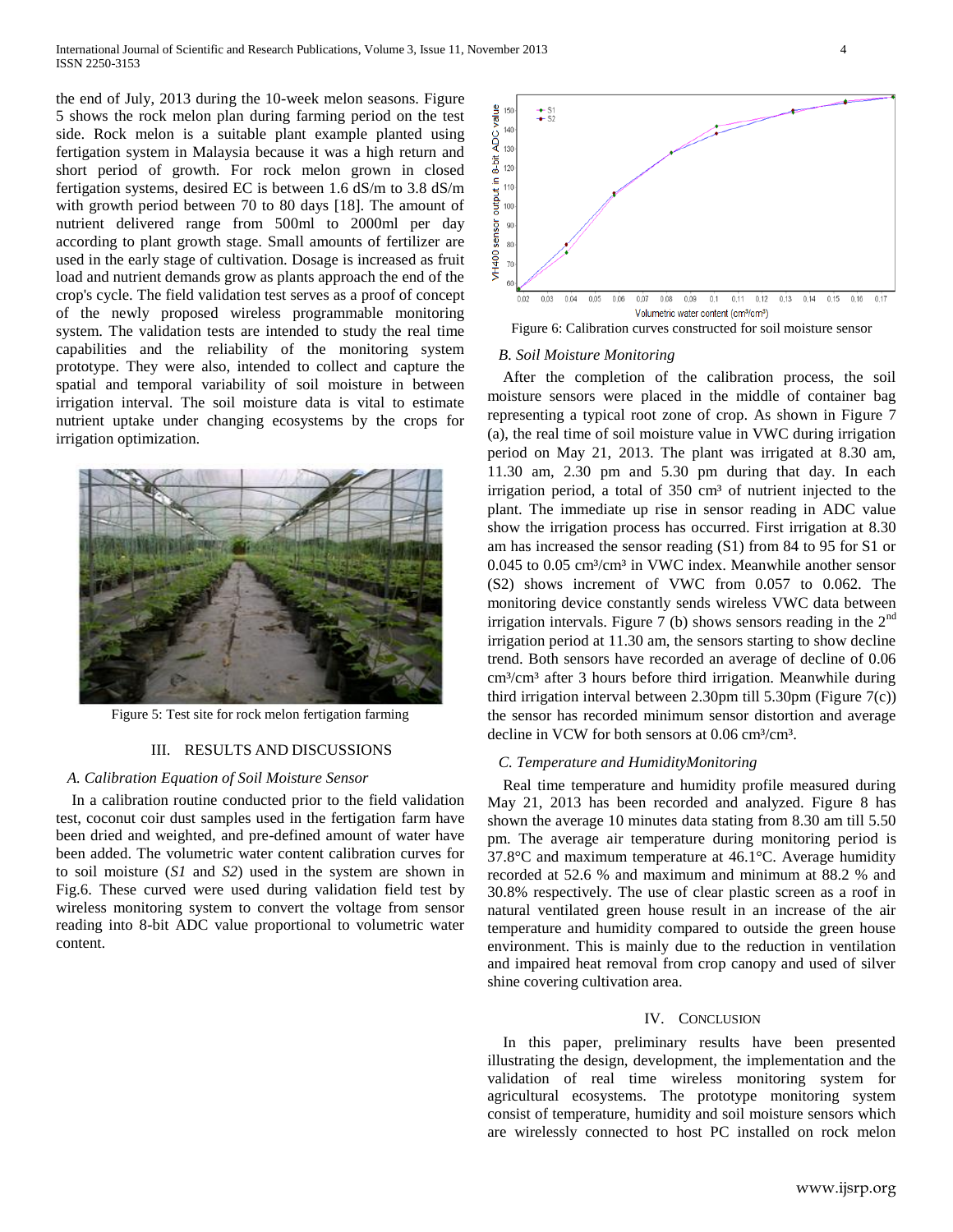cultivation site provide remote access to disseminate relevant soil information for scheduling irrigation planning. The real time information on micro climate is important for farmer since rock melon plant physiological is temperature sensitive. High air humidity is conducive to fungal especially downy and powdery mildew disease that commonly effected rock melon farmer in Malaysia. Nevertheless, the monitoring systems can be further improved in some respect. The current system has been designed

for additional sensor interfaces such as solar radiation sensor and soil temperature sensor to better understand plant water requirement. Further field test that include several wireless monitoring devices performing wireless sensor network may be devised to further investigate the irrigation optimization potential.



Figure 7: (a) Real time sensor reading for *S1* and *S2* between  $1<sup>st</sup>$  and  $2<sup>nd</sup>$  irrigation interval, (b) real time sensor reading for *S1* and *S2* between  $2<sup>nd</sup>$  and 3<sup>rd</sup> irrigation interval and, (c) real time sensor reading for *S1* and *S2* between 3<sup>rd</sup> and 4<sup>th</sup> irrigation interval